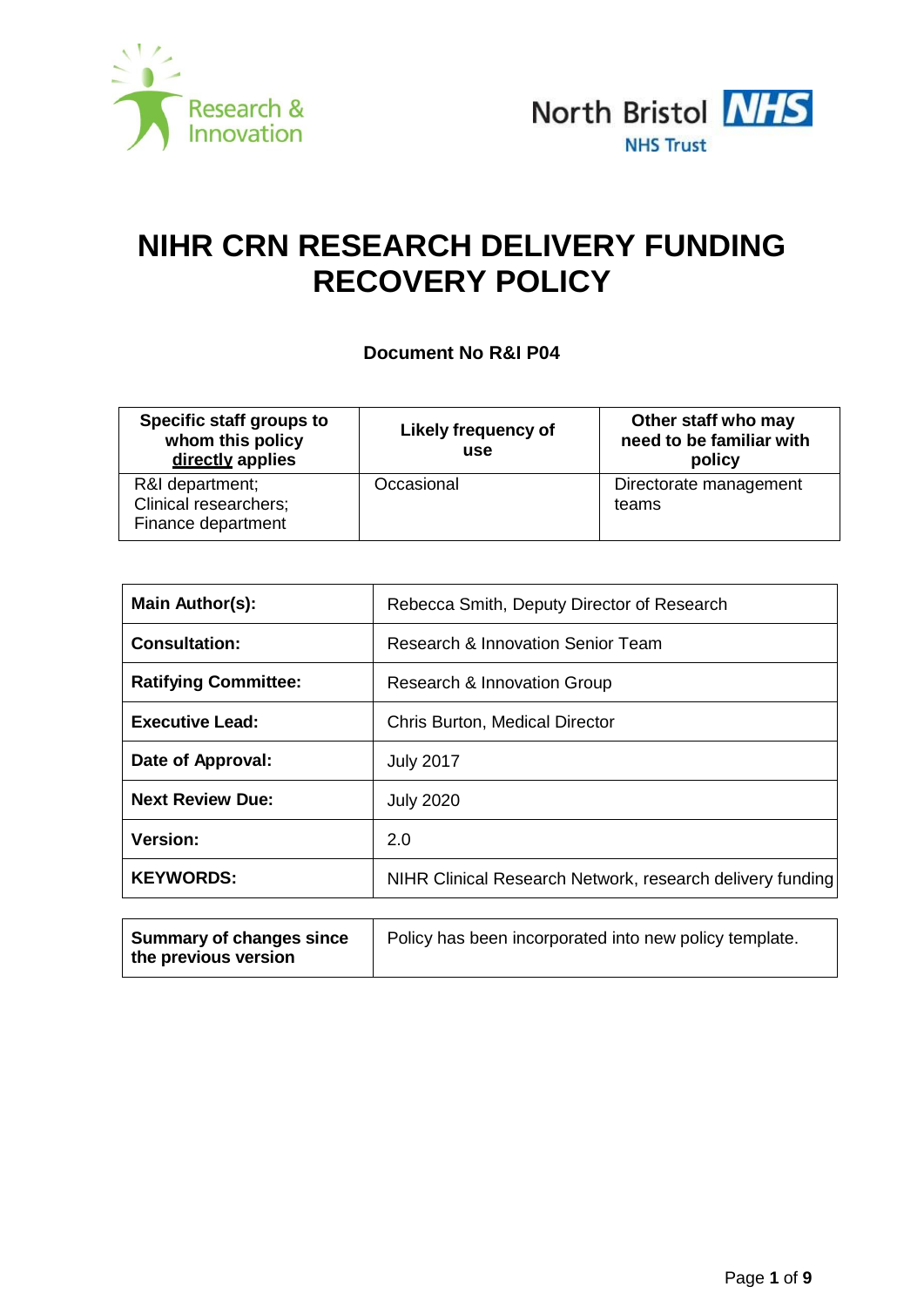# <span id="page-1-0"></span>**1.0Executive Summary**

This policy sets out the background and process for recovering National Institute for Health Research Clinical Research Network (NIHR CRN) research delivery funding.

Research delivery funding is restricted for use against service support costs incurred during delivery of NIHR portfolio research only. The Trust receives an annual allocation of NIHR CRN research delivery funding from the West of England Local Clinical Research network. All research at the Trust is overseen by the R&I Office.

Key Risks: financial and reputational.

# **Contents**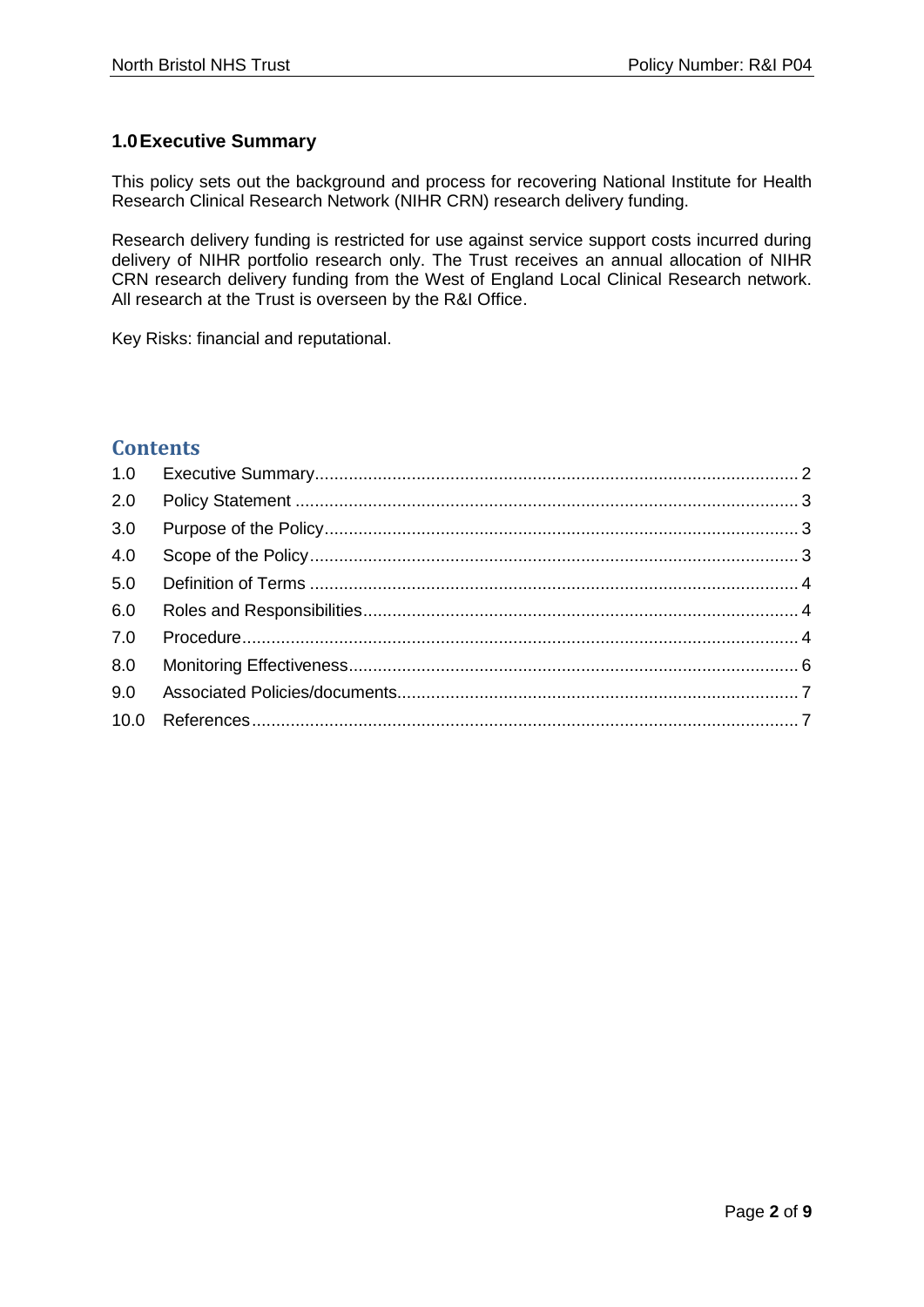# <span id="page-2-0"></span>**2.0 Policy Statement**

2.1 This policy sets out the circumstances and process for recovering National Institute for Health Research Clinical Research Network (NIHR CRN) research delivery funding against staff time when R&I department staff are used for non-research activities.

## <span id="page-2-1"></span>**3.0 Purpose of the Policy**

- 3.1 It is a contract requirement of income received from Department of Health, NIHR Clinical Research Networks and many grant funders that research funding must be transparent, auditable and ring-fenced for research. It must not be used to subsidise NHS services (and this includes CRES). The background to this is described in the paper "*Background to NHS Research Finance Sources, contract requirements and relevance to CRES".*
- 3.2 R&I employs a large number of research nurses, allied health professionals (AHPs) and administrative staff (the infrastructure) based within the R&I Office and the Clinical Research Centre.
- 3.3 R&I runs a mixed funding model across the infrastructure. Funding is combined from a number of different sources providing flexibility across the workforce allowing staff to work across number of different areas.
- 3.4 Combined funding includes grant funding, NIHR CRN research delivery funding, NIHR Research Capability Funding (RCF), commercial research income and other (non-commercial non-NIHR) research income. Staff within the infrastructure work across all of these funded areas.
- 3.5 In emergency situations non-essential R&I department staff may be redeployed to work across non-research activities as per the Trust's Business Impact assessment and Business Continuity Plan (BCP). Appendix 1 sets out the West of England Local Clinical Research Network's recommendations for redeployment of R&I department staff. More detailed guidance specific to the Trust is available in the BCP.
- 3.6 As per paragraph 3.1 above and Appendix 1, it is a contract requirement to use NIHR CRN research delivery funding for research purposes only, and the use of staff funded from this source for non-research activities must be reimbursed.
- 3.7 Commercial research income and other research income can be used efficiently and does not contractually require reimbursement (provided activity is delivered). Commercial research income contains an element of capacity building overheads that can be used flexibly.

## <span id="page-2-2"></span>**4.0 Scope of the Policy**

4.1 This policy applies to the redeployment of all R&I department staff to non-research activities.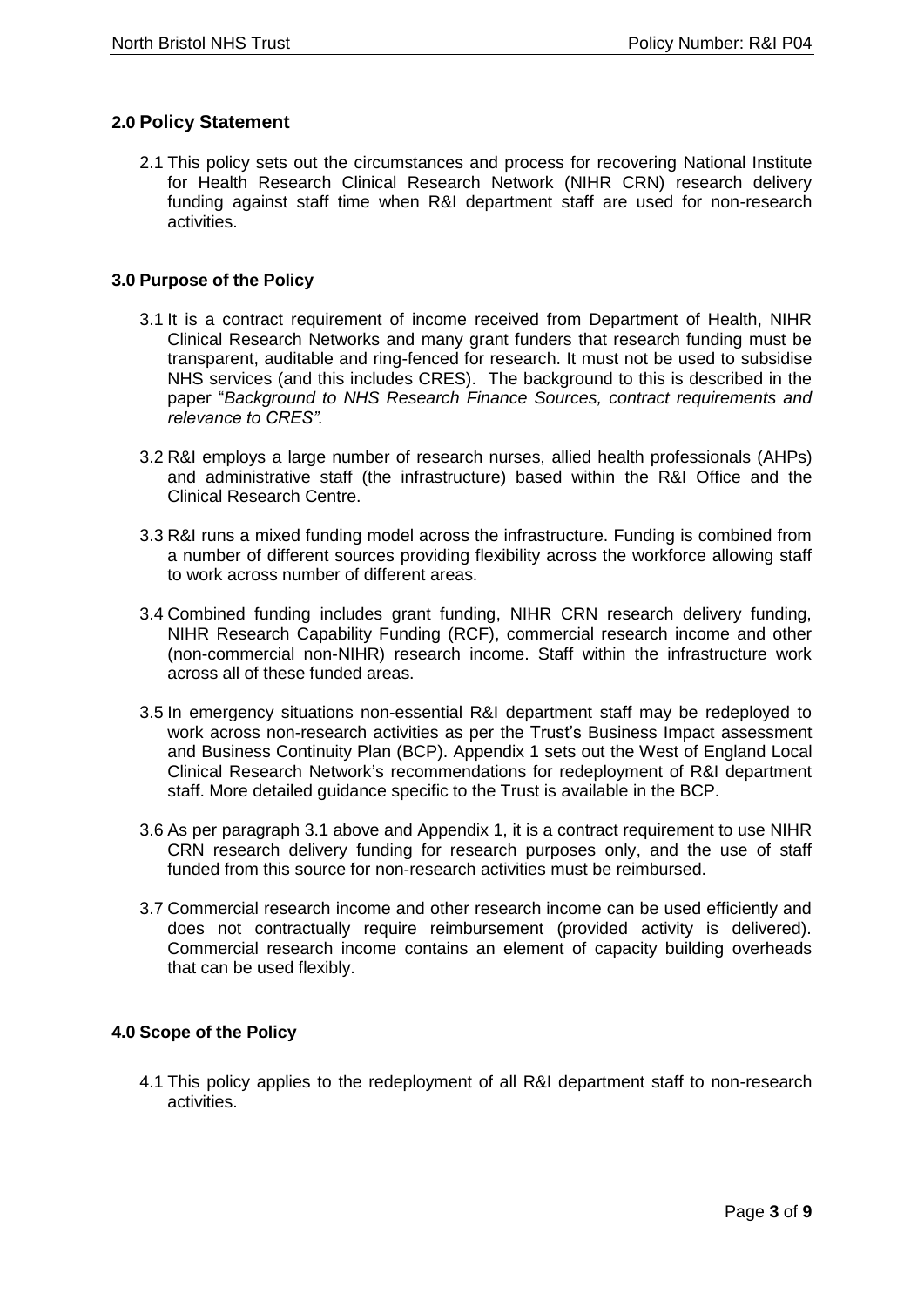# <span id="page-3-0"></span>**5.0 Definition of Terms**

| Term                       | <b>Definition</b>                                                                                                                                                                                                                                                                                            |
|----------------------------|--------------------------------------------------------------------------------------------------------------------------------------------------------------------------------------------------------------------------------------------------------------------------------------------------------------|
| R&I<br>department<br>staff | Staff employed within the Research & Innovation (R&I) department at<br>the Trust. R&I department staff are formally line managed through the<br>R&I department and sit within the R&I organisational chart. Staff roles<br>relate to the support, conduct and delivery of research activity at the<br>Trust. |
| Non-research<br>activity   | Activities conducted at the Trust that are not supporting, conducting<br>or delivering research activity. These activities are different from the<br>activities R&I department staff are employed to do under standard job<br>descriptions.                                                                  |

# <span id="page-3-1"></span>**6.0 Roles and Responsibilities**

6.1 Redeployment of R&I department staff to non-research activities must be approved by a senior manager from the R&I department or their delegate, as set out in the BCP (copies in R&I office, CRC and Emergency Planning Unit).

# <span id="page-3-2"></span>**7.0 Procedure**

- 7.1 Short term Emergency redeployment of Research funded infrastructure (less than 24h period)
	- 7.1.1 Reciprocal working (clinical staff delivering research activity unfunded on an ad hoc basis) across the organisation allows non-essential research funded staff to perform other duties for up to 24h with no income recovery being required
- 7.2 Mid-term redeployment of Research funded infrastructure (less than 5 day period)
	- 7.2.1 Commercial research income and other research income provides sufficient funding to allow non-essential research funded staff to perform other nonresearch duties for up to 5 days with no income recovery being required.
- 7.3 Long term redeployment of Research funded infrastructure (greater than 5 day period)
	- 7.3.1 Where staff remain redeployed after a 5 day period, reimbursement for their time worked on non-research activity will be required.
	- 7.3.2 Reimbursement will be claimed against a reduction in embedded funding in that financial year where the organisation is not able to give accrued time back to research.
- 7.4 Frequent short to mid-term redeployment of Research funded infrastructure (greater than 5 days within a financial year)
	- 7.4.1 Where staff have been redeployed for a total of 5 days within a financial year reimbursement will be required for any subsequent time worked on nonresearch activity.
	- 7.4.2 Reimbursement will be claimed against a reduction in embedded funding in that financial year where the organisation is not able to give accrued time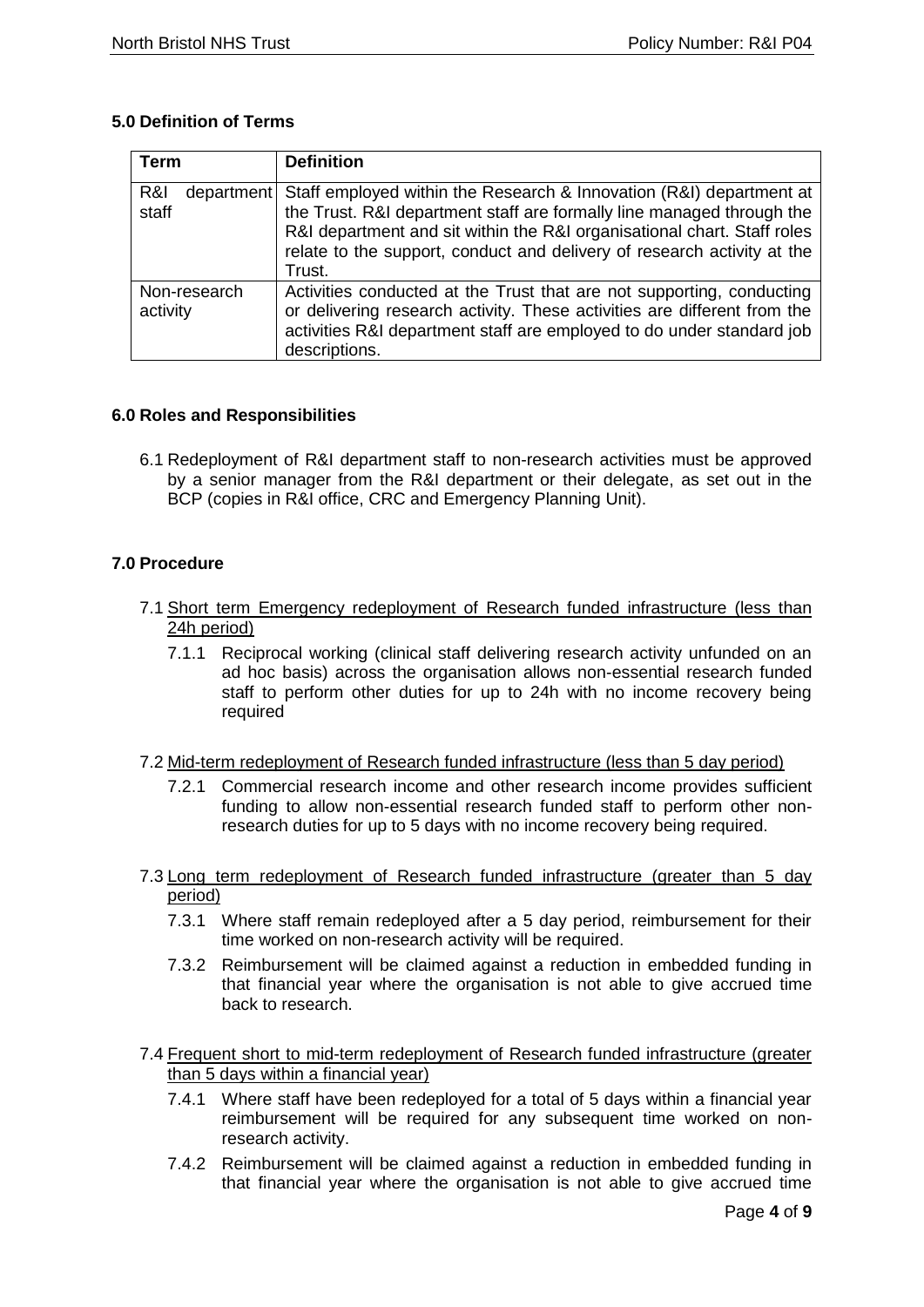back to research..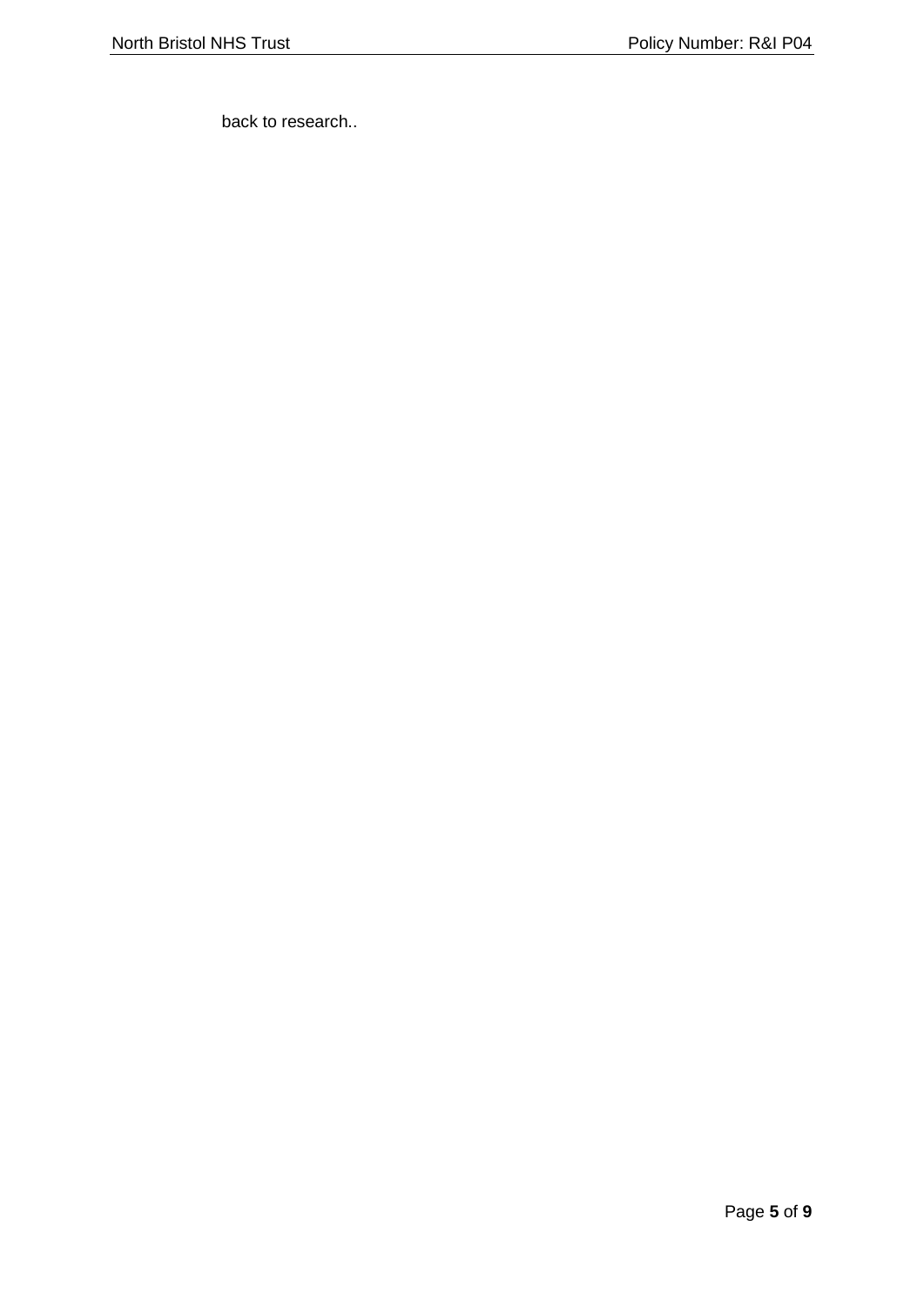# **8.0 Monitoring Effectiveness**

8.1 The below table details the monitoring procedures in order that the Trust can be assured that compliance with a policy is being met.

<span id="page-5-0"></span>

| <b>What</b><br>will<br>monitored                                             | be Monitoring/<br><b>Audit</b><br>method                                                                                                                                                                                                                            | <b>Monitoring</b><br>responsibility<br>(individual/gr<br>oup/<br>committee)                                                                               | <b>Frequency</b><br><b>of</b><br>monitoring                                                                                   | <b>Reporting</b><br>arrangements<br>(committee/group<br>monitoring<br>the<br>results<br>are<br>presented to)                                          | will<br>actions<br><b>How</b><br>be<br>taken<br>to<br>ensure<br><i>improvements</i><br>and<br>learning<br>where<br>the<br>monitoring<br>has<br>identified deficiencies                                                                                                                                |
|------------------------------------------------------------------------------|---------------------------------------------------------------------------------------------------------------------------------------------------------------------------------------------------------------------------------------------------------------------|-----------------------------------------------------------------------------------------------------------------------------------------------------------|-------------------------------------------------------------------------------------------------------------------------------|-------------------------------------------------------------------------------------------------------------------------------------------------------|-------------------------------------------------------------------------------------------------------------------------------------------------------------------------------------------------------------------------------------------------------------------------------------------------------|
| The redeployment of<br>R&I department staff<br>to non-research<br>activities | <b>Research Matron</b><br>will confirm with<br>each band 7<br>research team lead<br>at their bi-monthly<br>meeting if delivery<br>staff have been<br>used clinically. This<br>is recorded against<br>the meeting<br>minutes and<br>escalated to R&I<br>senior team. | 1: Research Matron<br>will check at all band<br>7 1:1 meetings<br>which are bi-<br>monthly.<br>2: Research Matron<br>will feedback to R&I<br>senior team. | R&I Senior<br>management<br>team will monitor<br>this monthly<br>assessing the<br>data provided by<br>the Research<br>Matron. | Data will be<br>reviewed monthly<br>by the R&I Senior<br>management<br>team and<br>escalated to the<br>Research &<br>innovation Group<br>if required. | R&I Senior management<br>team will review data<br>provided by Research<br>Matron.<br>If required the Research<br><b>Matron and Research</b><br><b>Operation Manager will</b><br>meet with clinical<br>managers to highlight the<br>policy and ensure they are<br>supported in remaining<br>compliant. |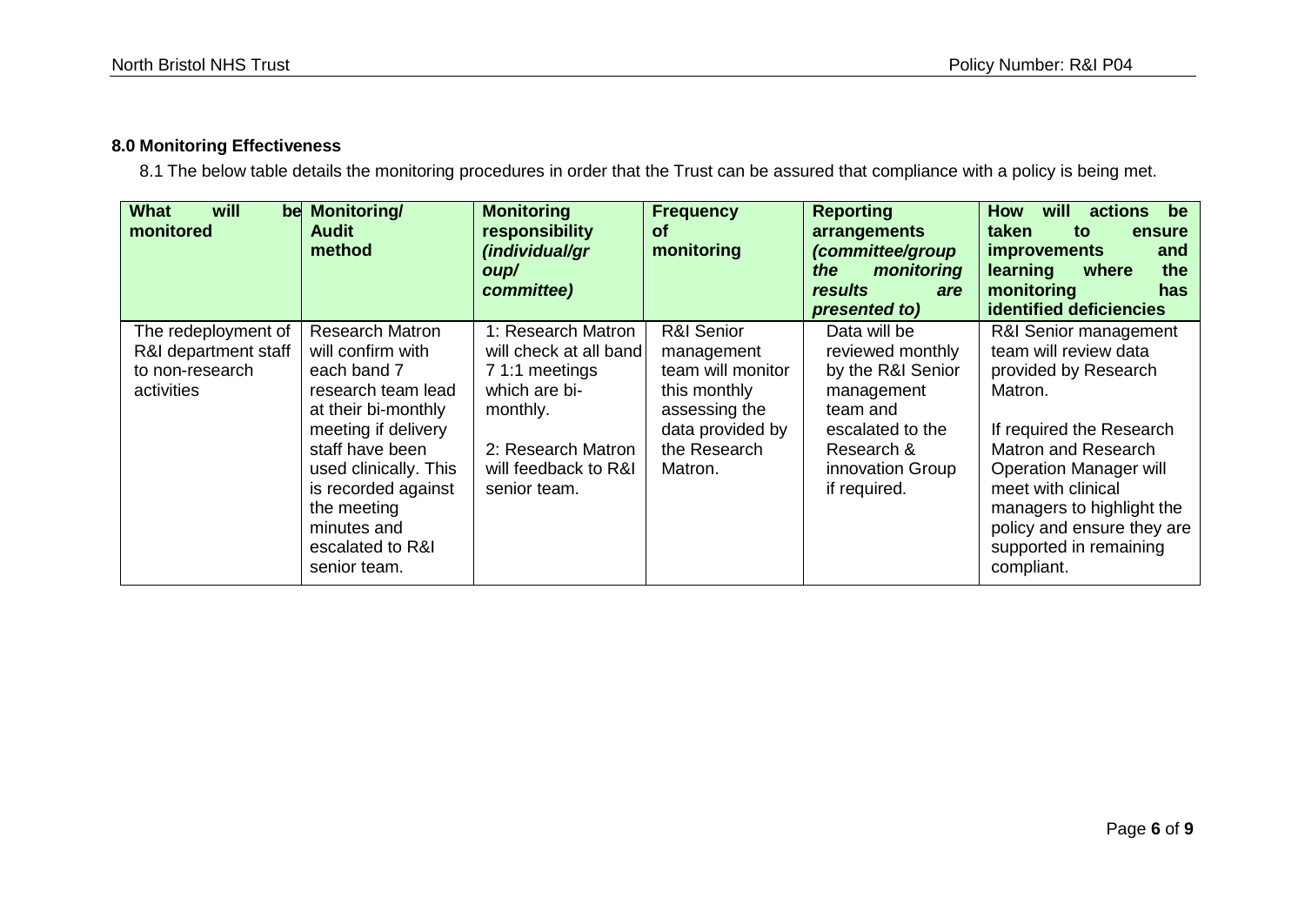## <span id="page-6-0"></span>**9.0 Associated Policies/documents**

 Appendix A: NIHR Clinical Research Network: West of England Recommendations for Redeployment of Research Staff in time of Clinical Crisis

#### <span id="page-6-1"></span>**10.0 References**

 **[www.nihr.ac.uk/nihr-in-your-area/west-of-england](http://www.nihr.ac.uk/nihr-in-your-area/west-of-england)**

The NIHR Clinical Research Network: West of England is the regional presence of the NIHR Clinical Research Network, delivering clinical research across Bath and North East Somerset, Bristol, Gloucestershire, North Somerset, South Gloucestershire, Swindon and Wiltshire (excluding south Wiltshire).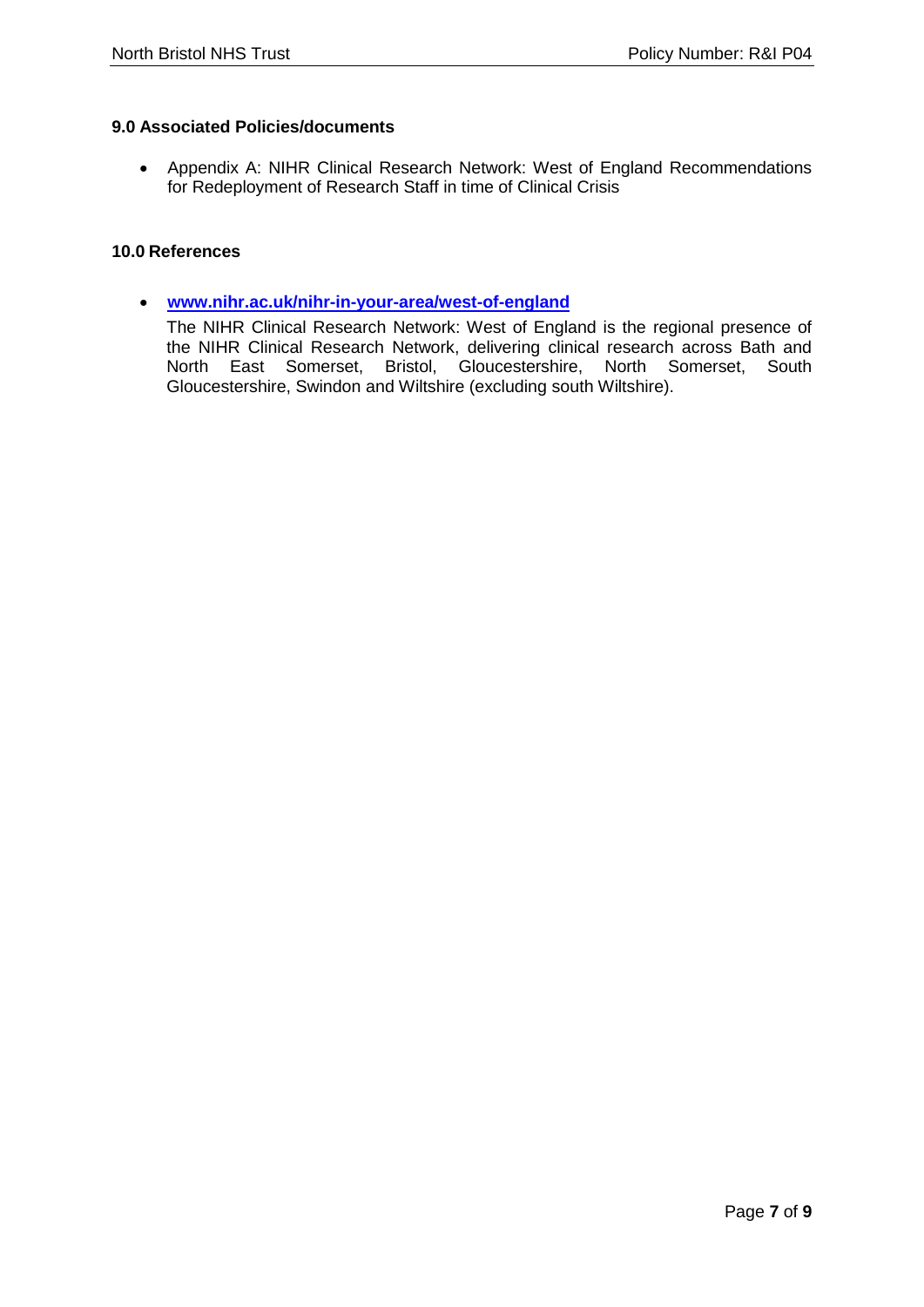## **Appendix 1**

**National Institute for Health Research** 

> **Clinical Research Network West of England**

#### **NIHR Clinical Research Network: West of England Recommendations for Redeployment of Research Staff in time of Clinical Crisis**

#### **1. Who would agree research nurse redeployment?**

Recommendations are a discussion between the trust lead/senior research nurse and head of Research and Innovation departments.

#### **1.1 Who makes assessment that current research visits can be deferred?**

Discussion between the research nurse team lead, R&I and principal investigator for each study.

#### **1.2 Trigger points**

This is the point at which the outpatient department staff are asked to attend wards. Prior to that research nurses on the bank could be asked to look at doing bank shifts – impending need is communicated to them.

Black escalation is not high enough; winter pressures are part of the annual cycle of health care and have to be provided for within the trusts annual planning. Similarly, if redeployment of research staff is part of the major incident plan, this has to be agreed and built into the plan.

#### **1.3 Difference to pandemic?**

Reallocation of research staff during a pandemic to address a pandemic research study will continue with research recruitment; redeployment of research staff due to clinical pressures will reduce research recruitment.

#### **1.4 Cost recovery**

Cost recovery should be in place for the second time redeployment occurs during a financial year. The first incident of redeployment is a good will gesture.

#### **1.5 Monitoring the situation**

The redeployment of staff should be agreed by Research and Innovation who should keep a record of the staff implications on research delivery. Trigger points must be agreed and written into policy – thus cannot be changes without policy review. Setting trigger points to coincide with other clinical teams will ensure research staff are not an 'easy option'.

Individual research nurses will be informed of the policy and empowered to say no – it is not their decision to make so they only need to refer to a more senior member of staff.

#### **1.6 Appropriate group to take forward?**

Principles of the NIHR Clinical Research Network: West of England recommendations for the redeployment of research staff in times of clinical crisis should be discussed and developed locally within partner organisations with a view of order to incorporating these recommendations into their own policy.

Please Note: There would always be an expectation that research nurses would help when a patient is in need and there is no-one else to do so; this is part of maintaining a good working relationship with the wards and putting the patient at the front of what we do.